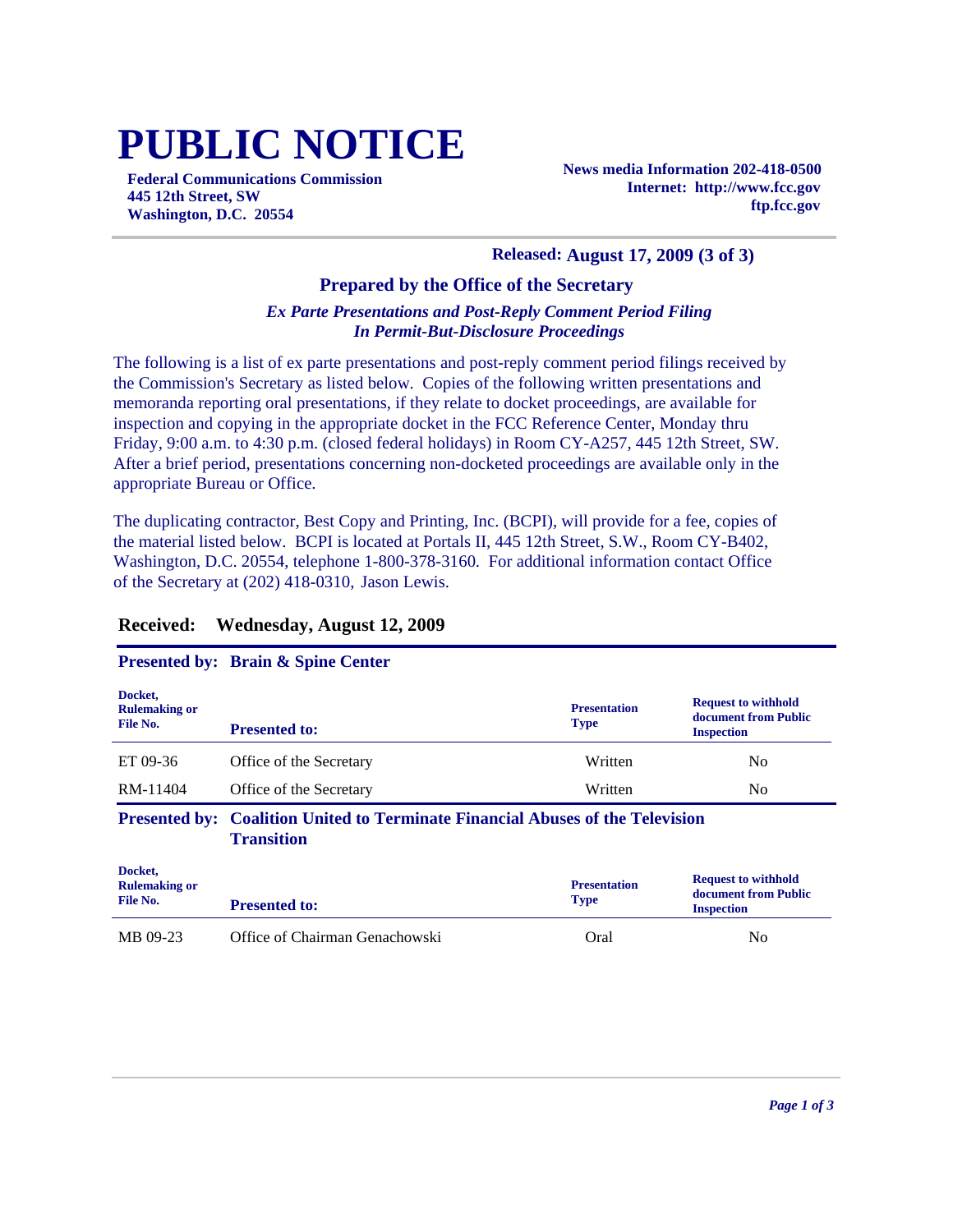|                                             | Presented by: Covad Communications Company                 |                                    |                                                                         |
|---------------------------------------------|------------------------------------------------------------|------------------------------------|-------------------------------------------------------------------------|
| Docket,<br><b>Rulemaking or</b><br>File No. | <b>Presented to:</b>                                       | <b>Presentation</b><br><b>Type</b> | <b>Request to withhold</b><br>document from Public<br><b>Inspection</b> |
| GN 09-51                                    | Office of Commissioner Copps                               | Oral                               | N <sub>0</sub>                                                          |
|                                             | <b>Presented by: CTIA - The Wireless Association</b>       |                                    |                                                                         |
| Docket.<br><b>Rulemaking or</b><br>File No. | <b>Presented to:</b>                                       | <b>Presentation</b><br><b>Type</b> | <b>Request to withhold</b><br>document from Public<br><b>Inspection</b> |
| GN 09-51                                    | Office of Strategic Planning & Policy Analysis             | Oral                               | N <sub>0</sub>                                                          |
| Presented by: Google, Inc.                  |                                                            |                                    |                                                                         |
| Docket,<br><b>Rulemaking or</b><br>File No. | <b>Presented to:</b>                                       | <b>Presentation</b><br><b>Type</b> | <b>Request to withhold</b><br>document from Public<br><b>Inspection</b> |
| GN 09-51                                    | Office of the Secretary                                    | Written                            | No                                                                      |
|                                             | <b>Presented by: Hughes Network Systems, LLC</b>           |                                    |                                                                         |
| Docket,<br><b>Rulemaking or</b><br>File No. | <b>Presented to:</b>                                       | <b>Presentation</b><br><b>Type</b> | <b>Request to withhold</b><br>document from Public<br><b>Inspection</b> |
| GN 09-51                                    | <b>Commissioner Copps</b>                                  | Oral                               | N <sub>0</sub>                                                          |
|                                             | <b>Presented by: National Exchange Carrier Association</b> |                                    |                                                                         |
| Docket,<br><b>Rulemaking or</b><br>File No. | <b>Presented to:</b>                                       | <b>Presentation</b><br><b>Type</b> | <b>Request to withhold</b><br>document from Public<br><b>Inspection</b> |
| $CC 01-92$                                  | Office of Chairman Genachowski                             | Oral                               | N <sub>0</sub>                                                          |
|                                             | Office of Commissioner Copps                               | Oral                               | No                                                                      |
| WC 04-36                                    | Office of Chairman Genachowski                             | Oral                               | N <sub>0</sub>                                                          |
|                                             | Office of Commissioner Copps                               | Oral                               | N <sub>0</sub>                                                          |
| <b>Presented by: NewPhone</b>               |                                                            |                                    |                                                                         |
| Docket,<br><b>Rulemaking or</b><br>File No. | <b>Presented to:</b>                                       | <b>Presentation</b><br><b>Type</b> | <b>Request to withhold</b><br>document from Public<br><b>Inspection</b> |
| WC 06-129                                   | Office of Chairman Genachowski                             | Oral                               | N <sub>o</sub>                                                          |
|                                             |                                                            |                                    |                                                                         |

#### **Presented by: Covad Communications Company**